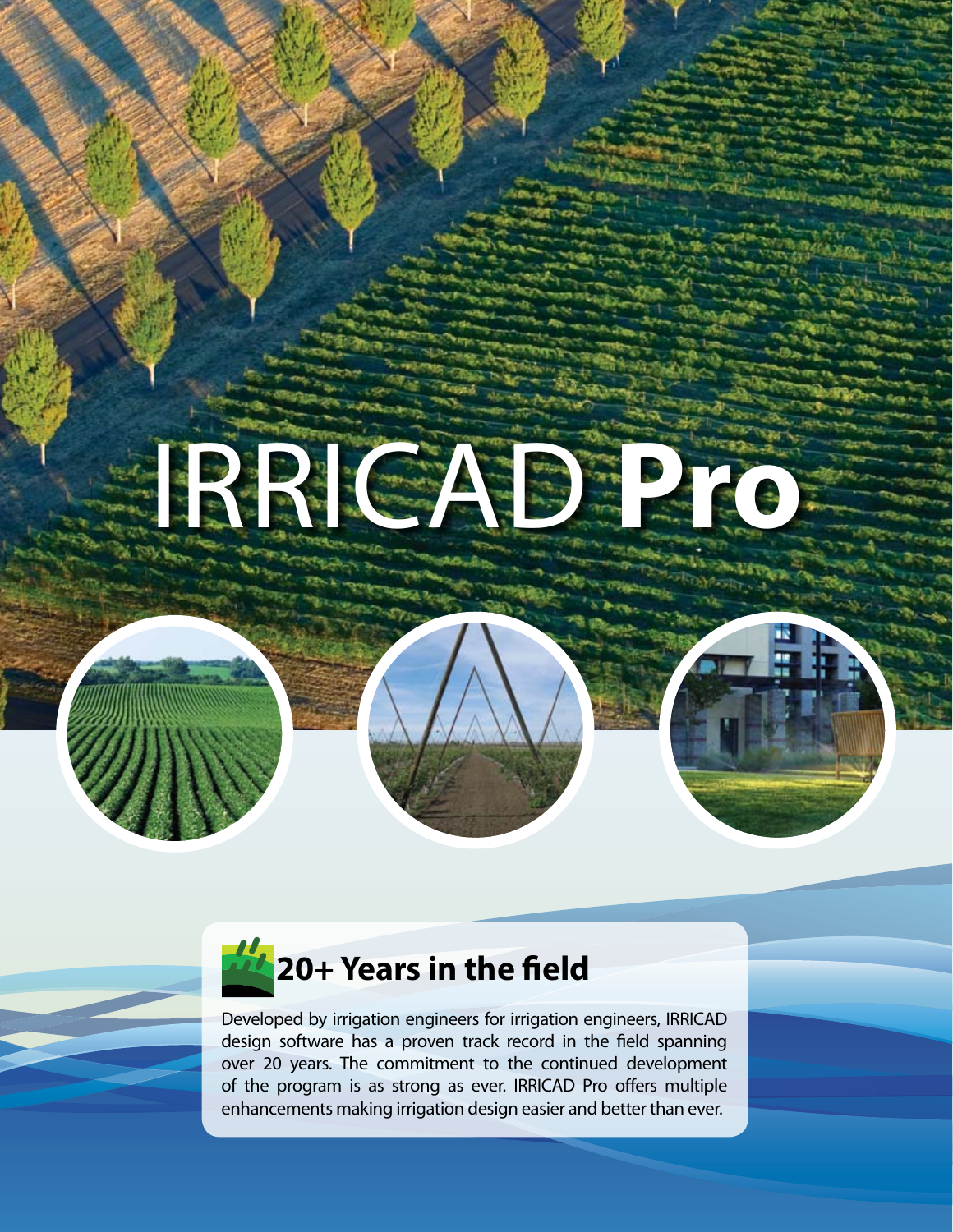# The Premier  **Irrigation Design Software**



IRRICAD Pro is an irrigation design software program that is used to design pressurized irrigation and water distribution systems.



## **System types include:**

- Sprinkler
- Micro-sprinkler
	- Drip
		- Drip Tape
		- **Nursery**
		- Dust suppression
		- Mainline networks
		- Stock water systems
	- Residential and commercial turf
- Sportsfield
- Golf course
- Systems pressurized by gravity

## **IRRICAD PRO Provides:**

- Enhanced productivity through significant time savings.
- Removes the tedium of design and material lists, which allows more time to analyze options.
- • Increased accuracy and reduction of errors in designs and quotations.
- • Faster response to clients
- Ability to design systems that would otherwise be almost impossible to analyze.
- • Enhanced competitiveness.
- Common office platform allowing colleagues to help or review designs easily.



## **IRRICAD PRO Features Include:**

- Purpose-built interface for easy entry of site information and system components.
- Automatic pipe sizing and analysis for looped and branching zone and mainline systems.
- Automatic fitting selection and generation of Bill Of Materials.
- • Comprehensive and customizable reporting of design and BOM information.
- • Customizable plan templates and flexible printing to plotters, printers or PDF files.
- Importation and exportation of image and AutoCAD files, including elevations.
- Graphical representation of the system operation.
- Easy input and subdivision of large blocks of irrigated areas.
- Conversion of drawing items to hydraulic items with ease.
- Advanced method for the calculation and use of elevation data in hydraulic calculations.
- Visual representation of errors in imported data.
- Quick labeling feature and automatic legend generation.
	- Inclusion of valves, pumps and headwork components.
- Any combination of Metric or US units.

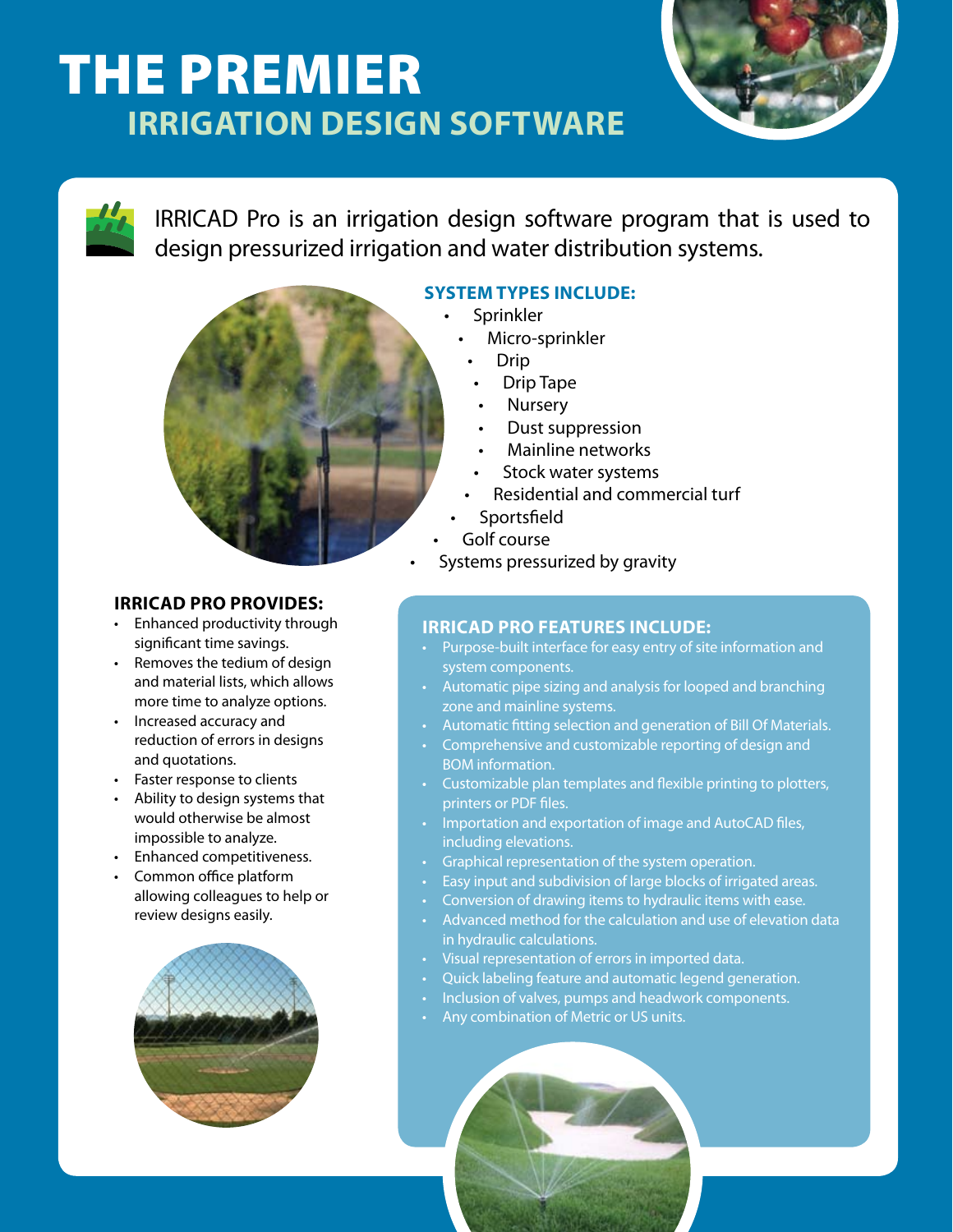# save time, add value **design complex system easily**



## Accuracy

IRRICAD PRO produces in seconds a range of hydraulic reports that would take hours to calculate manually. IRRICAD PRO will flag warnings when velocity limits, allowable pressure ranges, or pipe pressure ratings are exceeded.

# Automatic labeling

u= 3011', -1934

1070

 $-315$ 

IRRICAD PRO can automatically label pipes, sprinklers, valves, contour lines — in fact almost any hydraulic object in the design. The labels are highly customizable.

# **Design**

Hydraulic calculation is a powerhouse feature of IRRICAD PRO. Analyze existing systems or ask IRRICAD to size pipes in branched or looped pipe networks with one or multiple water supplies. IRRICAD PRO takes into account velocity limits, elevation data, pipe costs, and energy cost to give the designer a solution within the required pressure variation limits. The designer may also specify some sizes and ask IRRICAD to size the remaining pipes. Pipe routing or size changes are easily made, and a quick rerun of Analysis gives the modified results.